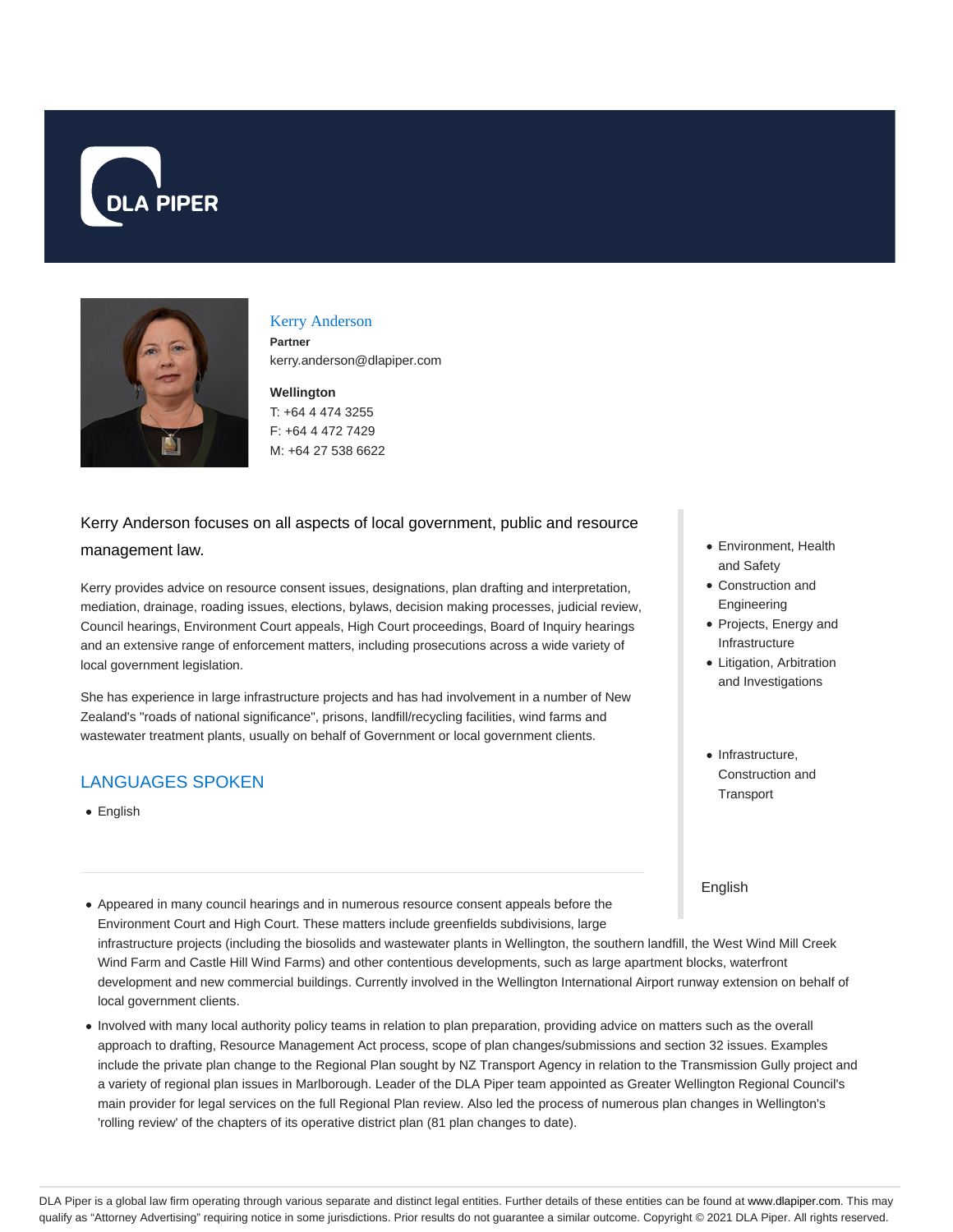- Appeared for local authorities in the Environment Court in relation to a variety of plan change appeals and attending numerous mediations in relation to plan change appeals. Since 1999, Kerry has been involved in the appeals relating to the first Proposed Plan for Wellington City (currently its Operative Plan) and, more recently, all of the Plan Changes in Wellington's 'rolling review' of the chapters of its operative District Plan. Since the District Plan became operative in 2000, Kerry has been involved in most of the 81 plan changes.
- Led a team with Stephen Quinn on behalf of the Department of Corrections in relation to an alteration to a designation to allow for a new men's prison in Manukau. This was a four week hearing in front of a Board of Inquiry. Also led a team on the Transmission Gully roading project on behalf of Wellington Regional Council, as a submitter, which involved eight notices of requirement and 22 resource consents, and the MacKays to Peka Peka proposal, which involved one notice of requirement and 29 resource consents. These involved a six week hearing and a two month hearing commencing before Boards of Inquiry. Also led the team for the Wellington Regional Council on the Peka Peka to North Otaki project in 2013 and the team for Wellington City Council in the Basin Bridge proposal in central Wellington in 2014, which involved a six month hearing. Acted as legal adviser to the Board on the Christchurch Southern Motorway proposal. Involved in designations on behalf of council clients as requiring authorities (eg the Inner City Bypass, the wastewater treatments plants and landfill).
- Appeared in a number of judicial review proceedings in the High Court regarding non-notification decisions by councils and decisions on plan change processes, and is often involved in the review of decisions that may be challenged.
- Extensive experience in all aspects of enforcement under local government legislation, including numerous prosecutions regarding breaches of the Resource Management Act, Dog Control Act, Health Act/Food Hygiene Regulations and local bylaws (in particular, parking). Involved in successfully obtaining and resolving a number of enforcement orders under the Resource Management Act, appeals in relation to abatement notices, infringement notice challenges, and providing general advice and training on enforcement options available and gathering suitable evidence. Extensive involvement advising on a variety of regulatory regimes, including the new Sale and Supply of Alcohol Act, Dog Control Act and Local Government Act 1974 and 2002.
- Regularly advises local government clients on a wide range of issues, including decision making principles and processes, judicial review, Local Government Official Information and Meetings Act processes, conflicts, standing orders, election issues and delegations. Kerry has extensive experience in bylaw making processes and drafting/review of bylaws, as well as enforcement of them. She also regularly advises on legislative change and has appeared in the Select Committee to support submissions on such change, as well as helping clients implement new processes and systems in light of changes that regulate their business.
- Honorary Solicitor for the NZ Parking Association and has been for at least ten years. Presents at the annual conference each year on topical issues and leads a team who is involved in all parking and traffic matters for the Wellington City Council. This involves advice on bylaw provisions (both the drafting and enforcement of them), as well as challenges of infringement notices to the District Court and all appeals to the High Court from those notices.

### **CREDENTIALS**

## Professional Qualifications

Barrister and Solicitor of the High Court of New Zealand, 1997

## Prior Experience

Prior to joining DLA Piper, Kerry worked as a research assistant at the Otago Law Faculty and then for Dr Royden Somerville QC, a well-known environmental practitioner from Dunedin.

## **Recognitions**

- Kerry is ranked as a leading Environment & Resource Management lawyer in the Chambers Asia-Pacific 2019 rankings. Chambers noting that Kerry is "particularly noted for her work with regional and city councils in housing projects and regulatory issues".
- Kerry is given particular mention in the Legal 500 Asia-Pacific rankings 2018 for her "practice including work on resource consent issues, designations, plan drafting and interpretation, mediation, drainage and roading."
- Kerry was ranked as a leading Environment & Resource Management lawyer in Chambers Asia-Pacific 2017 "Kerry Anderson is commended for having 'superb judgement and providing timely and quality advice.' She maintains a notable practice acting on behalf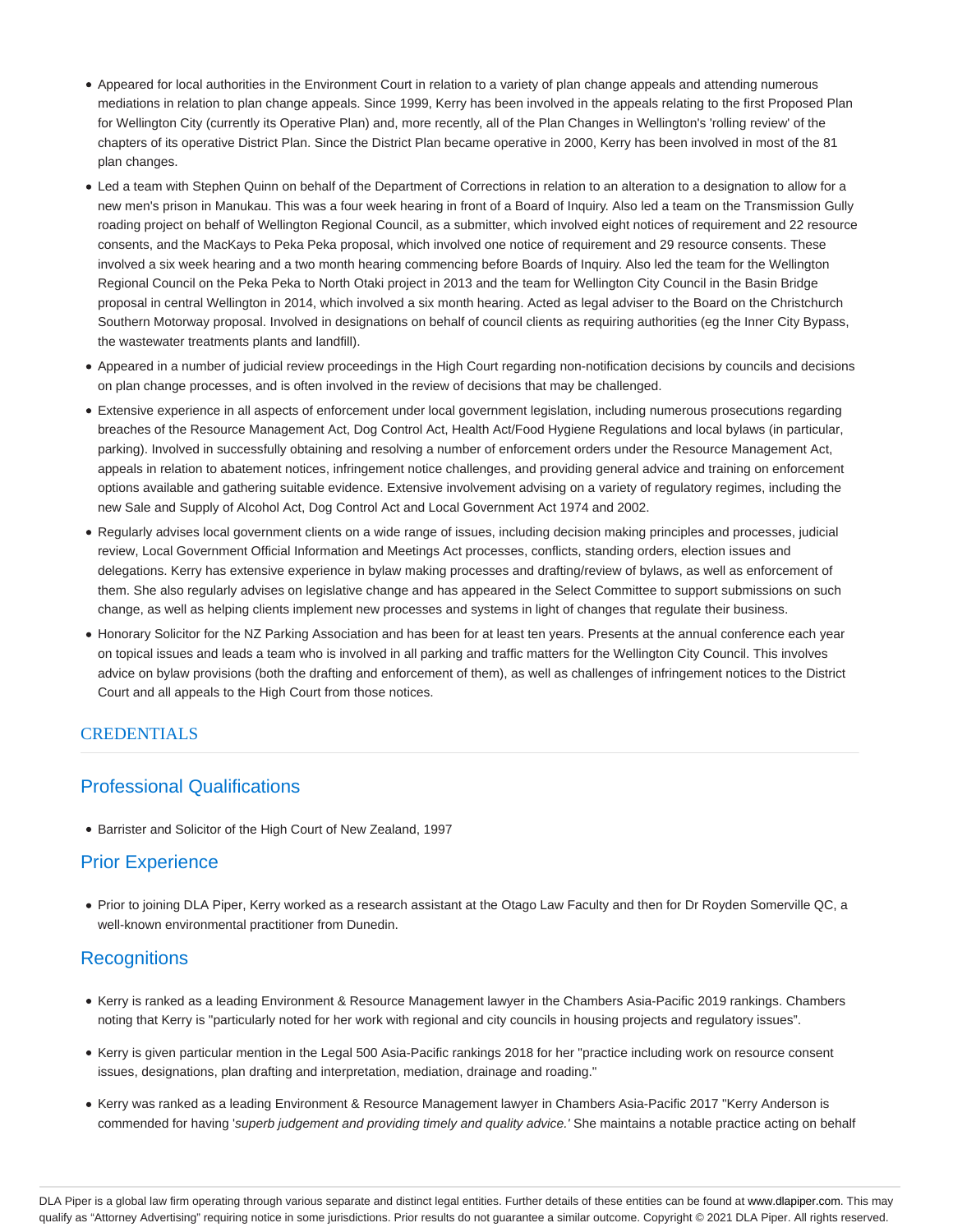of government entities in all aspects of large infrastructure projects, as well as routinely representing her clients in the Environment Court."

- Kerry was ranked as a leading Environment & Resource Management lawyer in Chambers Asia-Pacific 2016, with Chambers noting that she is "hailed as 'pragmatic and easy to work with,' Kerry Anderson is noted for her deft work on behalf of local government bodies during all stages of transportation and other infrastructure projects as diverse as roads and wastewater treatment facilities."
- Kerry was ranked as a leading Environment & Resource Management lawyer in Chambers Asia-Pacific Guide 2015, with Chambers commenting that "Kerry Anderson continues to rise in prominence in the resource management space. One appreciative interviewee enthused that 'she is very shrewd and has a great knowledge of process.'"
- Kerry was ranked as an "Up and Coming" Environment & Resource Management lawyer by Chambers Asia-Pacific Guide 2014, described as follows: "Kerry Anderson continues to build on her flourishing reputation within resource management, with clients saying: 'She has earned her stripes. She is doing that work really well.'"

### **Education**

University of Otago, LLB, 1997

### **Memberships**

- New Zealand Law Society
- Honorary Solicitor, New Zealand Parking Association
- Resource Management Law Association

### **INSIGHTS**

## **Publications**

**Public Decision Making Newsletter - Autumn 2022**

#### 20 June 2022

This newsletter summarises recent developments in law relating to resource management and local government in New Zealand that may be of interest to local authorities and decision makers.

**Public Decision Making Newsletter - Summer 2022**

### 4 April 2022

This newsletter summarises recent developments in law relating to resource management and local government in New Zealand that may be of interest to local authorities and decision makers.

**Public Decision Making Newsletter - Spring 2021**

#### 2 December 2021

This newsletter summarises recent developments in law relating to resource management and local government in New Zealand that may be of interest to local authorities and decision makers.

**Public Decision Making Newsletter - Winter 2021**

9 August 2021

DLA Piper is a global law firm operating through various separate and distinct legal entities. Further details of these entities can be found at www.dlapiper.com. This may qualify as "Attorney Advertising" requiring notice in some jurisdictions. Prior results do not guarantee a similar outcome. Copyright © 2021 DLA Piper. All rights reserved.